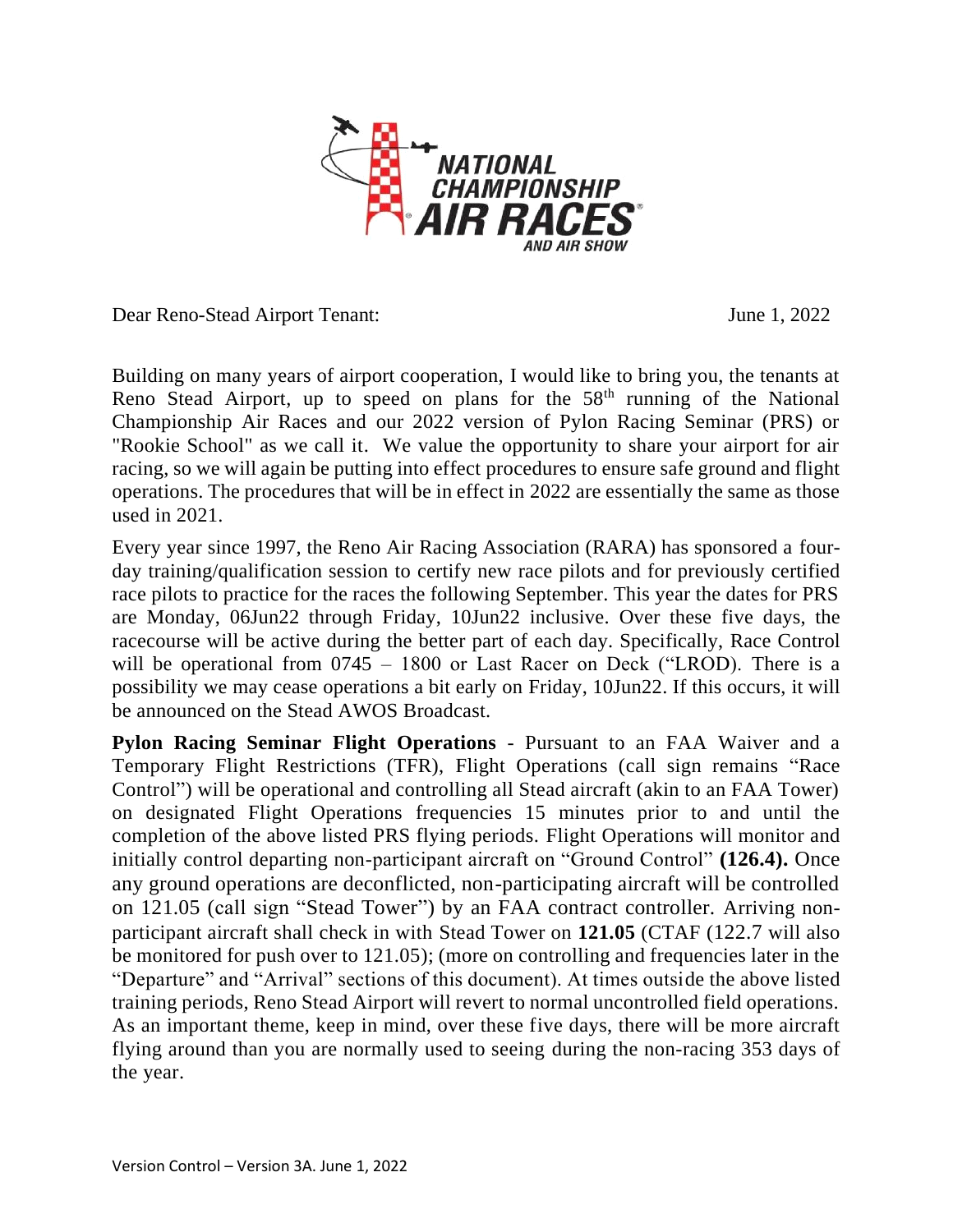**Formation Training Flight Operations** - In addition to dedicated PRS flying under a RARA Waiver, from Thursday, 02Jun22, through Sunday 05Jun22, formation training will be independently held for a number of students in preparation for PRS. Aircraft types that will be participating in this training will be several "Sport" and "Jet" Class aircraft. There are no special procedures for this event (normal uncontrolled RTS procedures); just be aware there will be more aircraft in the vicinity and in the pattern at Reno-Stead Airport on CTAF 122.7. Aircraft using Stead Airport during this period can anticipate Sport and Jet formation departures, form-ups in the vicinity of Stead Airport, practice in areas to the West and North of the airport and formation arrivals/recoveries. All formation operations in the vicinity of Stead Airport will be coordinated with local traffic by the flight lead on CTAF 122.7. Typical formation arrivals (3-7 aircraft) will be to a 3 mile initial fix for direct entry to each of Runway 08 and 26 at pattern attitude. The formation will then proceed at pattern altitude to a midpoint of the active runway for an overhead break to a right downwind for RWY 26 or left downwind for RWY 08. The formation aircraft will land expeditiously in sequence.

**Air Space Restrictions and Local Traffic Accommodations -** There will again be a Temporary Flight Restriction (TFR) established during the five days of this year's PRS. This TFR will cover the Race Course and airfield and will extend past Highway 395 to around two-three nm south of Peavine. The effective time of each day's TFR will match the flying period times listed previously in this newsletter and under "PRS Times" on your Tenant Procedures Kneeboard Card. The lateral and vertical limits (Surface to 10,500 feet MSL) of the TFR will be published by the FAA and you will be provided with a graphical representation. Rest assured, since RARA (Race Control) is the controlling agency, there will be no impact to tenant operations if you adhere to the procedures contained in this newsletter and follow-on Tenant Procedures Kneeboard Card. Additionally, the field will be NOTAM'd as to the special operations taking place.

Several FAR Part 91 flying rules are waived for Race Aircraft only. The waived airspace matches the TFR up to and including 10,500 feet MSL. As an aside and for your information, Home Pylon will be erected Friday morning, 03Jun22.

Along with the airport staff, our goal at RARA and in Race Control specifically, is to safely integrate your required flying into PRS Operations including Race Aircraft Departures and Arrivals. As was the case in 2021, **no non-participant aircraft will be allowed inside the TFR airspace and there will be no non-participant departures or arrivals while Race Aircraft are on the Race Course.** However, three or more 15-minute nonparticipant departure/arrival slot times will be established each day during the periods of PRS Operations to facilitate any required tenant flight operations. In addition, nonparticipating traffic can arrive or depart before 07:30 each morning or after 18:00 each day during PRS. The exception will be Monday June  $6<sup>th</sup>$  and Tuesday June  $7<sup>th</sup>$  when the TFR will commence at 0600 to facilitate an air-to-air photo operation. On these two days, local traffic may depart from an additional departure/arrival slot from 0645 to 0745 by contacting Ground on 126.4. Arriving local traffic in this additional slot should contact Stead Tower on 121.05 prior to 10 nm out.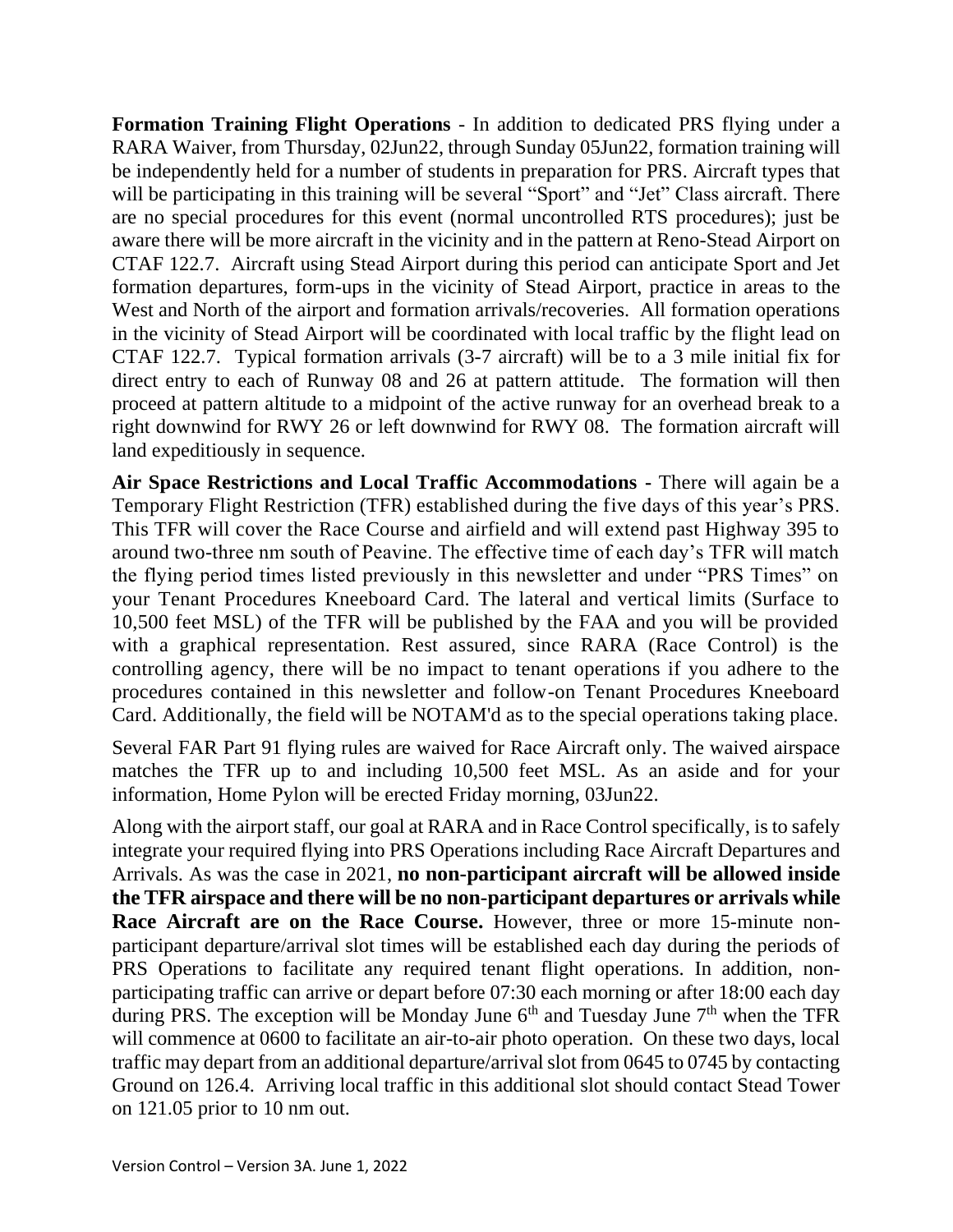|  |  |  | The specific slot times for arrival/departures for the week are as follows,: |  |  |  |  |
|--|--|--|------------------------------------------------------------------------------|--|--|--|--|
|  |  |  |                                                                              |  |  |  |  |

|                        | 0900-0910 #1A               |
|------------------------|-----------------------------|
| Monday June 6, 2022    |                             |
|                        | $1055 - 1105$ #1B           |
|                        | 1325-1345 #1C               |
| Tuesday June 7, 2022   | 0900-0920 #2A               |
|                        | $1100 - 1120 \# 2B$         |
|                        | 1340-1350 #2C               |
| Wednesday June 8, 2022 | 0915-0925 #3A               |
|                        | $1155 - 1205 \# 3B$         |
|                        | 1320-1330 #3C               |
| Thursday June 9, 2022  | 0915-0925 #4A               |
|                        | $1040 - 1050 \# 4B$         |
|                        | 1340-1350 #4C               |
| Friday June 10, 2022   | 0915-0925 #5A               |
|                        | $1040 - 1050 \text{ # } 5B$ |
|                        | 1340-1350 #5C               |
|                        |                             |

If there are any changes to this schedule for arrivals and departures, as supplement letter and knee board will be issued.

**PRS Ground Operations-** During PRS hours of operations, a No-Prop/Jet Turn Line will be in effect West of the Grandstands. The double white and red line running west to east and then curving to the south, west of the Grandstands defines this line. No engines/props can be turning south and west of that line with one exception indicated below. So, if your aircraft is located at a tie-down/hangar south and west of that line, you must tow/push it to a position north of that line prior to engine start. However, it is permissible to taxi aircraft north and south in the taxi lane west of the grandstands and east of the No-Prop/Jet Turn Line (where it curves south). This taxi procedure applies primarily to those tenant aircraft situated in the midfield hangars directly behind the previous Race Control Tower and the closed J&J Aircraft repair facility. From those hangars proceed east bound on the taxi lane south of those hangars and then turn north once you reach the north/south taxi lane on the west side of the grandstand. Departing taxiing aircraft from those hangars contact Flight Operations prior to arriving abeam the Grandstands; inform "Ground" **(126.4)** that you are **taxiing from the "Midfield Hangars".** If necessary, please contact FBO Aviation Classics @ (775) 972-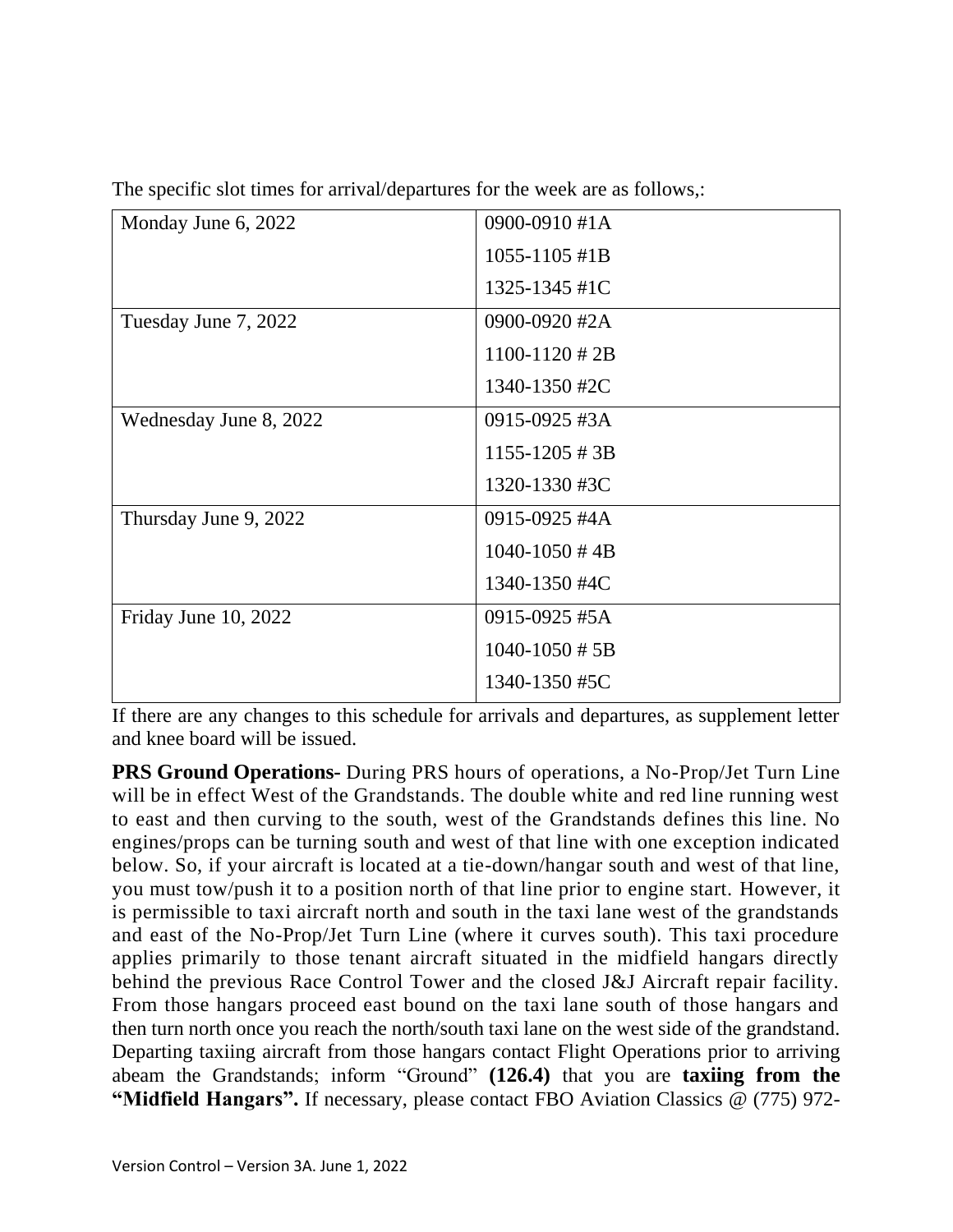5540, or Airport Management @ (775) 690-3319, 24 hours prior to your operation, so they can coordinate any required tow for you. If you cannot reach the FBO or Airport Management call RARA contact Jimmy Cassidy @ (775) 671-1440 who can also assist in arranging a tow for you.

## **FLIGHT OEPRATIONS PROCEDURES**

**Departures (Fixed Wing) -** Talk to "Stead Tower" or "Ground" as you would to an FAA Tower. The check-in frequency for taxi ("Ground") will be **126.4**. Tell "Ground" where you are on the field, where you want to go and **state you have "Information PRS**" after listening to the AWOS broadcast on 135.175. If departing, when checking in on **126.4**, pass to "Ground" your desired departure direction. "Ground" will then direct you to taxi to the desired place on the field (say if you just want to get gas) or to the appropriate runway, based on the winds, if departing. **As a note for Air National Guard Fixed Wing Operations, RWY18/36 (Taxiway D) is considered a Movement Area and any aircraft must have clearance from "Ground" prior to entering.** If the winds are light and variable, they might ask you what runway you prefer. If you are departing full length on RWY26, **you must request clearance to cross RWY14/32 before crossing.** Runway 14 is the primary emergency-landing runway for most Race Aircraft, and if there is a MAYDAY in progress (which you would most likely not be aware of), we need to ensure that runway is available. Race Control will then direct you to switch to the primary "Stead Tower" Frequency (**122.7**) and call them when holding short and ready to take off. Based on your stated departure desires coupled with what is going on around the airport at that time, Stead Tower will assign you a direction of departure. Unless operationally unsafe to you, please adhere to those directions and if you can't, inform Stead Tower. Southerly departures are preferred, but if required, straight outs off RWY 8 or RWY26 will normally be approved. Commencing a departure turn to the North will only be approved after you are at least 4 NM east or west of the field dependent on your takeoff direction. Remain up **122.7** until well clear of the airport traffic area. Switch as appropriate to NorCal Approach (**126.3**) or other desired en-route frequency. Non-participant departures off of any runway will **never** be allowed while Race Aircraft are on the racecourse, (in this case you can be cleared to taxi but not take off).

**Arrivals (Fixed Wing) -** Check in with Stead Tower with position and altitude on **121.05 by 10nm from RTS and state you have "Information PRS" after listening to the AWOS broadcast on 135.175**. Stead Tower will then direct you to proceed inbound and in most cases, be assigned an appropriate downwind entry on the **South** side of the airfield. In some cases, straight-ins will be approved, (i.e., landing on Runway 26 when arriving from the East or Runway 08 when approaching from the West).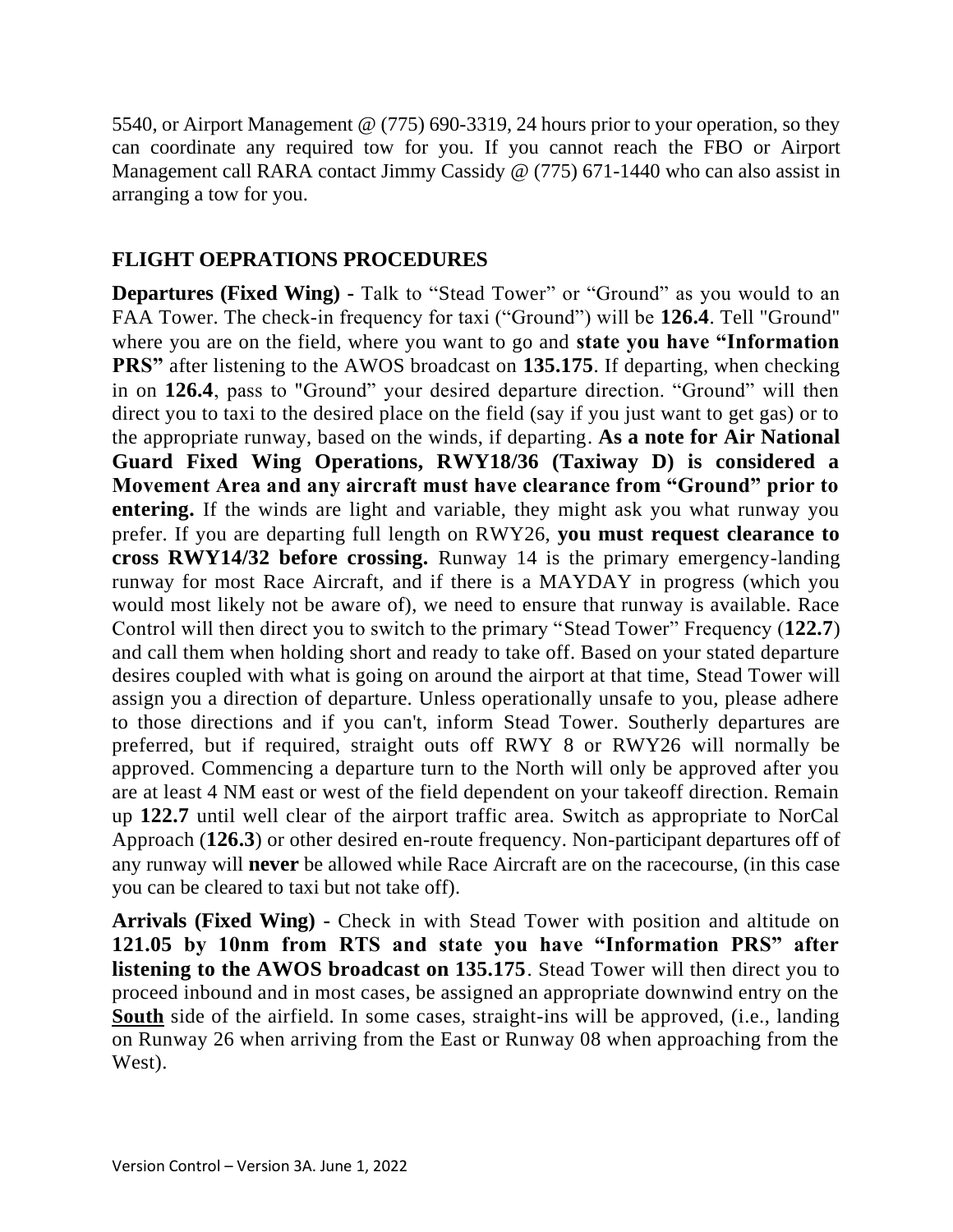As you know, normal uncontrolled downwind arrival procedures at Reno Stead are on the North side of Runways 8/26 (left hand pattern to Runway 08 and right-hand pattern to Runway 26) However during the hours of PRS Operations, **all non-participant patterns (unless otherwise directed by Stead Tower) will be flown on the south side of the airport.** So, for Runway 26 it will be a left-hand pattern and for Runway 08 it will be a right-hand pattern. Fly 5850/6250 ft MSL (depending on type of aircraft) on downwind per Reno Stead published procedures or as assigned by Stead Tower. There is a slight possibility you might be asked to land on runway 14 or 32 due to flow or wind conditions. Downwinds for these runways will be on the northeast side. Once clear of a runway, switch to "Ground" (**126.4)** and pass to "Ground" where you want to taxi. As with departures, **non-participant arrivals will never be allowed while Race Aircraft are on the racecourse.**

## **Some Additional Notes:**

**1.** A separate "kneeboard" card that summarizes the above listed procedures and times are attached to this letter.

**2.** Be heads up for other aircraft; if something does not look/feel right, speak up.

**3.** Flight operations during PRS can be very dynamic, so be prepared for departure and arrival delays and changes. Please adhere to all Stead Tower direction.

**4.** Listen to the complete AWOS transmission on **135.175** prior to departure or arrival, as pertinent information applicable to operations during PRS will be broadcast Please acknowledge on your initial departure/arrival radio calls you have listened to the Reno Stead AWOS by stating "**with information PRS**."

**5.** If you need special handling or have questions during PRS please call Bill Beaton, RARA Mini-Boss @ (623) 275-0413 and he will be more than happy to help you out/answer questions as best he can. If Bill is not available, you can also call the Race Control number (775) 972-2613 or (775) 972-3649 during the time Race Control is active (0745 – 1800 daily). Two additional "after-hours" contacts are Scott Gordon, Reno-Stead Airport Manager @ (775) 690-3319 or Owen Ashurst, Air Boss, @ (206) 445-2632.

**6.** BLM will have aircraft (#'s and type dependent on conditions and if there are any fires in the area) at the east end of the field on alert in case they are called on to fight a fire. If this occurs, their departures and arrivals take precedence over all other airfield operations. We may also have Air National Guard flight flights during PRS so be alert for those operations.

**7.** Remember for any assistance in moving your aircraft to or from your hangar call the Airport Staff or RARA points of contact at the phone numbers previously provided.

**8. Transient Aircraft will be required to obtain a PPR #** prior to operating in and out of Stead Field during PRS 2022 and the field will be NOTAM'd as such. A PPR can be obtained in advance from Bill Beaton, Mini-Boss, or Race Control when it is active as defined above. **Stead Tenant Aircraft are immune from this PPR requirement but**